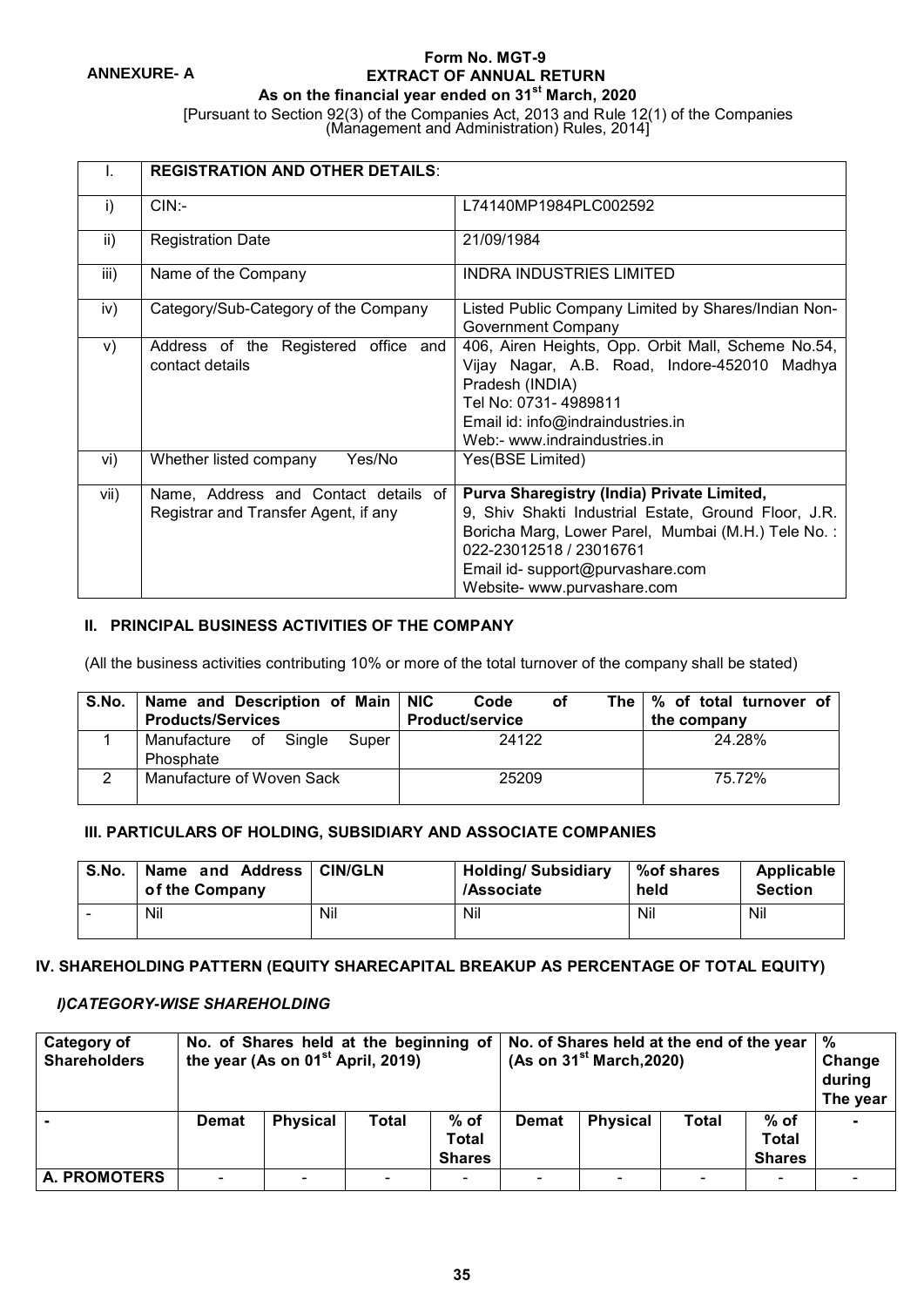| $(1)$ Indian                                                                                                         | ä,                                          | $\blacksquare$                | $\blacksquare$           | $\blacksquare$ | $\blacksquare$                          | $\blacksquare$             | $\blacksquare$ | $\blacksquare$ | $\blacksquare$ |
|----------------------------------------------------------------------------------------------------------------------|---------------------------------------------|-------------------------------|--------------------------|----------------|-----------------------------------------|----------------------------|----------------|----------------|----------------|
| a)Individual/HUF                                                                                                     | 2417475                                     | $\mathbf 0$                   | 2417475                  | 37.32%         | 2417475                                 | $\mathbf 0$                | 2417475        | 37.32%         | 0.00%          |
| b)Central Govt                                                                                                       | $\pmb{0}$                                   | $\mathbf 0$                   | 0                        | 0.00%          | $\pmb{0}$                               | $\pmb{0}$                  | $\mathbf 0$    | 0.00%          | 0.00%          |
| c) State Govt(s)                                                                                                     | $\mathbf 0$                                 | $\mathbf 0$                   | 0                        | 0.00%          | 0                                       | $\mathbf 0$                | 0              | 0.00%          | 0.00%          |
| d) Bodies Corp.                                                                                                      | $\mathbf 0$                                 | 0                             | 0                        | 0.00%          | $\mathbf 0$                             | 0                          | 0              | 0.00%          | 0.00%          |
|                                                                                                                      |                                             |                               |                          |                |                                         |                            |                |                |                |
| e)Banks/FI                                                                                                           | $\mathbf 0$<br>0                            | $\mathbf 0$<br>$\mathbf 0$    | 0                        | 0.00%<br>0.00% | $\mathbf 0$<br>$\mathbf 0$              | $\mathbf 0$<br>$\mathbf 0$ | 0              | 0.00%<br>0.00% | 0.00%<br>0.00% |
| f) Any Other<br>Sub-total(A)(1):-                                                                                    | 2417475                                     | $\mathbf 0$                   | 0<br>2417475             | 37.32%         | 2417475                                 | 0                          | 0<br>2417475   | 37.32%         | 0.00%          |
|                                                                                                                      |                                             |                               |                          |                |                                         |                            |                |                |                |
| (2)Foreign<br>a)NRIs-                                                                                                | $\qquad \qquad \blacksquare$<br>$\mathbf 0$ | $\blacksquare$<br>$\mathbf 0$ | $\blacksquare$<br>0      | 0.00%          | $\overline{\phantom{a}}$<br>$\mathbf 0$ | $\overline{\phantom{a}}$   | $\mathbf 0$    | 0.00%          | 0.00%          |
| Individuals                                                                                                          |                                             |                               |                          |                |                                         | 0                          |                |                |                |
| b)Other-                                                                                                             | $\mathbf 0$                                 | $\mathbf 0$                   | $\pmb{0}$                | 0.00%          | $\pmb{0}$                               | $\mathbf 0$                | $\pmb{0}$      | 0.00%          | 0.00%          |
| Individuals                                                                                                          |                                             |                               |                          |                |                                         |                            |                |                |                |
| c)Bodies Corp.                                                                                                       | $\mathbf 0$                                 | $\mathbf 0$                   | $\pmb{0}$                | 0.00%          | $\mathbf 0$                             | $\mathbf 0$                | $\mathbf 0$    | 0.00%          | 0.00%          |
| d)Banks/Fl                                                                                                           | $\mathbf 0$                                 | $\mathbf 0$                   | 0                        | 0.00%          | $\mathbf 0$                             | $\mathbf 0$                | 0              | 0.00%          | 0.00%          |
| e)Any Other                                                                                                          | $\overline{0}$                              | $\mathbf 0$                   | 0                        | 0.00%          | 0                                       | 0                          | 0              | 0.00%          | 0.00%          |
| Sub-total (A)(2):-                                                                                                   | $\mathbf 0$                                 | $\mathbf 0$                   | $\mathbf 0$              | 0.00%          | $\mathbf 0$                             | 0                          | 0              | 0.00%          | 0.00%          |
| <b>Total</b>                                                                                                         | 2417475                                     | $\mathbf 0$                   | 2417475                  | 37.32%         | 2417475                                 | $\mathbf 0$                | 2417475        | 37.32%         | 0.00%          |
| shareholding<br>of                                                                                                   |                                             |                               |                          |                |                                         |                            |                |                |                |
| Promoter<br>$(A)=$<br>$(A)(1)+(A)(2)$                                                                                |                                             |                               |                          |                |                                         |                            |                |                |                |
| <b>PUBLIC</b><br>В.                                                                                                  |                                             | L.                            | $\overline{\phantom{0}}$ | $\blacksquare$ |                                         |                            |                |                |                |
| <b>SHAREHOLDING</b>                                                                                                  |                                             |                               |                          |                |                                         |                            |                |                |                |
| 1. Institutions                                                                                                      | $\overline{\phantom{a}}$                    | Ξ.                            | $\overline{\phantom{a}}$ |                |                                         |                            |                |                |                |
| a)Mutual Funds                                                                                                       | $\mathbf 0$                                 | $\mathbf 0$                   | $\mathbf 0$              | 0.00%          | 0                                       | $\mathbf 0$                | 0              | 0.00%          | 0.00%          |
| b)Banks/Fl                                                                                                           | $\mathbf 0$                                 | 0                             | 0                        | 0.00%          | $\mathbf 0$                             | 0                          | 0              | 0.00%          | 0.00%          |
| c)Central Govt                                                                                                       | $\overline{0}$                              | $\mathbf 0$                   | $\pmb{0}$                | 0.00%          | $\pmb{0}$                               | $\pmb{0}$                  | $\pmb{0}$      | 0.00%          | 0.00%          |
| d)State Govt(s)                                                                                                      | $\pmb{0}$                                   | $\pmb{0}$                     | 0                        | 0.00%          | $\pmb{0}$                               | $\pmb{0}$                  | $\pmb{0}$      | 0.00%          | 0.00%          |
| e)Venture Capital<br>Funds                                                                                           | $\overline{0}$                              | $\mathbf 0$                   | 0                        | 0.00%          | 0                                       | $\mathbf 0$                | 0              | 0.00%          | 0.00%          |
| f)Insurance<br>Companies                                                                                             | $\mathbf 0$                                 | $\mathbf 0$                   | 0                        | 0.00%          | 0                                       | $\mathbf 0$                | 0              | 0.00%          | 0.00%          |
| g)Flls                                                                                                               | $\mathbf 0$                                 | $\mathbf 0$                   | 0                        | 0.00%          | $\pmb{0}$                               | $\mathbf 0$                | $\pmb{0}$      | 0.00%          | 0.00%          |
| h)Foreign Venture<br>Capital Funds                                                                                   | $\mathbf 0$                                 | $\mathbf 0$                   | 0                        | 0.00%          | $\mathbf 0$                             | $\mathbf 0$                | $\mathbf 0$    | 0.00%          | 0.00%          |
| i)Others (specify)                                                                                                   | $\mathbf 0$                                 | $\pmb{0}$                     | $\mathbf 0$              | 0.00%          | $\pmb{0}$                               | $\mathbf 0$                | 0              | 0.00%          | 0.00%          |
| Sub-total $(B)(1)$ :-                                                                                                | 0                                           | $\mathbf 0$                   | $\mathbf 0$              | 0.00%          | $\mathbf 0$                             | $\pmb{0}$                  | 0              | 0.00%          | 0.00%          |
| 2.Non-                                                                                                               | $\overline{\phantom{a}}$                    | $\blacksquare$                | $\overline{a}$           |                | $\blacksquare$                          | $\blacksquare$             |                |                |                |
| <b>Institutions</b>                                                                                                  |                                             |                               |                          |                |                                         |                            |                |                |                |
| a)Bodies Corp.<br>i)Indian                                                                                           | 1706364                                     | 1800                          | 1708164                  | 26.37%         | 1788799                                 | 1800                       | 1790599        | 27.65%         | 1.28%          |
| a) Bodies Corp.                                                                                                      | $\mathbf 0$                                 | $\mathbf 0$                   | $\mathbf 0$              | 0.00%          | 0                                       | $\mathbf{0}$               | $\mathbf 0$    | 0.00%          | 0.00%          |
| ii)Overseas                                                                                                          |                                             |                               |                          |                |                                         |                            |                |                |                |
| b)Individuals<br>i)Individual<br>shareholders<br>holding<br>nominal<br>share capital upto<br>Rs.1 lakh               | 279096                                      | 1308160                       | 1587256                  | 24.51%         | 249573                                  | 1308160                    | 1557733        | 24.05%         | $(0.46\%)$     |
| b)Individuals<br>ii)Individual<br>shareholders<br>holding<br>nominal<br>share capital in<br>of Rs1<br>excess<br>lakh | 504144                                      | $\mathbf 0$                   | 504144                   | 7.79%          | 450930                                  | $\mathbf 0$                | 450930         | 6.96%          | (0.83%)        |
| c) Others (HUF,<br>NRI & Clearing                                                                                    | 250031                                      | 10000                         | 260031                   | 4.01%          | 250333                                  | 10000                      | 260333         | 4.02%          | 0.01%          |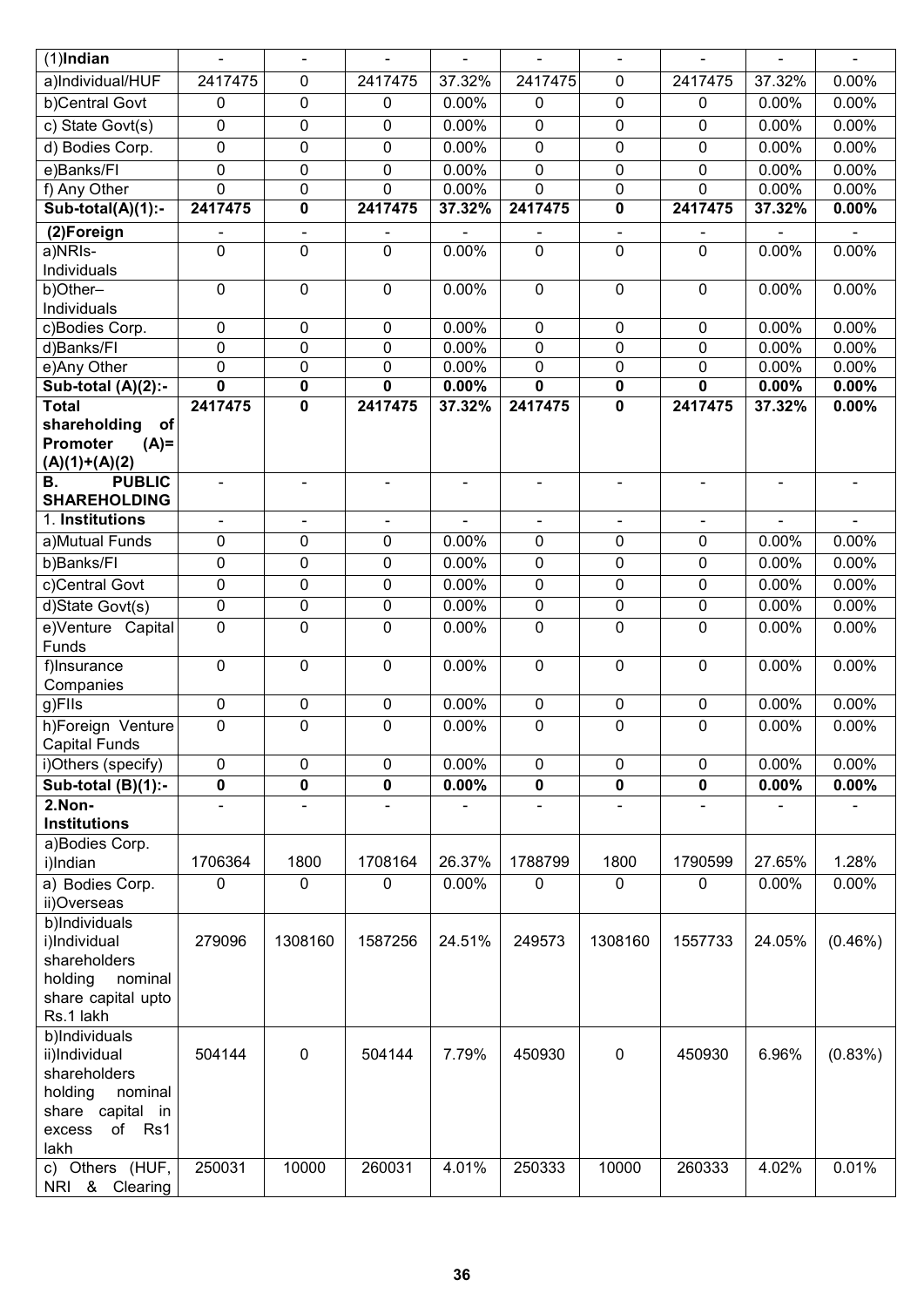| Member)                |         |         |         |          |         |         |         |          |          |
|------------------------|---------|---------|---------|----------|---------|---------|---------|----------|----------|
| Sub-total $(B)(2)$ :-  | 2739635 | 1319960 | 4059595 | 62.68%   | 2739635 | 1319960 | 4059595 | 62.68%   | $0.00\%$ |
| <b>Public</b><br>Total | 2739635 | 1319960 | 4059595 | 62.68%   | 2739635 | 1319960 | 4059595 | 62.68%   | $0.00\%$ |
| Shareholding           |         |         |         |          |         |         |         |          |          |
| $(B)=(B)(1)+(B)(2)$    |         |         |         |          |         |         |         |          |          |
| held<br>C. Shares      | 0       |         | 0       | $0.00\%$ | 0       |         | 0       | $0.00\%$ | $0.00\%$ |
| by Custodian for       |         |         |         |          |         |         |         |          |          |
| <b>GDRs &amp; ADRs</b> |         |         |         |          |         |         |         |          |          |
| <b>GrandTotal</b>      | 5157110 | 1319960 | 6477070 | 100%     | 5157110 | 1319960 | 6477070 | 100%     | $0.00\%$ |
| $(A+B+C)$              |         |         |         |          |         |         |         |          |          |

During the financial year, Inter-se transfer of equity shares was made by way of Gift between promoters.

## *(ii)SHAREHOLDING OF PROMOTERS:*

| <b>S. No.</b> | Shareholder'<br>s Name    |                                   | the year (As on 01/04/2019)              | Shareholding at the beginning of                                        | (As on 31/03/2020)                | Shareholding at the end of the year $\vdash$ |                                                                         |                                                                   |
|---------------|---------------------------|-----------------------------------|------------------------------------------|-------------------------------------------------------------------------|-----------------------------------|----------------------------------------------|-------------------------------------------------------------------------|-------------------------------------------------------------------|
|               |                           | <b>of</b><br>No.<br><b>Shares</b> | %of total<br>Shares of<br>the<br>company | %of<br><b>Shares</b><br>Pledged/<br>encumbered<br>total<br>to<br>shares | <b>of</b><br>No.<br><b>Shares</b> | %of total<br>Shares of<br>the<br>company     | %of<br><b>Shares</b><br>Pledged/<br>encumbered<br>total<br>to<br>shares | $\%$<br>change<br>in<br>share<br>holding<br>during<br>the<br>year |
|               | Astha Jain                | 748000                            | 11.55%                                   | $0.00\%$                                                                | 869000                            | 13.41%                                       | $0.00\%$                                                                | 1.86%                                                             |
| 2             | Virendra Jain             | 804300                            | 12.42%                                   | $0.00\%$                                                                | 870475                            | 13.44%                                       | $0.00\%$                                                                | 1.02%                                                             |
| 3             | Kovid Jain                | 342000                            | 5.28%                                    | $0.00\%$                                                                | 342000                            | 5.28%                                        | $0.00\%$                                                                | $0.00\%$                                                          |
| 4             | Nilay Jain                | 336000                            | 5.19%                                    | $0.00\%$                                                                | 336000                            | 5.19%                                        | $0.00\%$                                                                | $0.00\%$                                                          |
| 5             | Bail<br>Mohan<br>Pokarana | 187175                            | 2.88%                                    | $0.00\%$                                                                | $\mathbf{0}$                      | $0.00\%$                                     | $0.00\%$                                                                | (2.88%)                                                           |
|               | Total                     | 2417475                           | 37.32%                                   | $0.00\%$                                                                | 2417475                           | 37.32%                                       | $0.00\%$                                                                | $0.00\%$                                                          |

\*Inter-se transfer was made by Mrs. Mohan Bai Pokarana to Mr.Virendra Jain and Mrs.Astha Jain of 66175 and 121000 equity shares respectively as on 06<sup>th</sup> August, 2019.

## *(III) CHANGE IN PROMOTERS' SHAREHOLDING (PLEASE SPECIFY, IF THERE IS NO CHANGE)*

| SI.<br>No. | <b>Particulars</b>                                                                                                                                                                           |         | Shareholding at the beginning<br>of the year (As on 01/04/2019)   | <b>Cumulative</b><br>Shareholding<br>during<br>the year |                                     |  |
|------------|----------------------------------------------------------------------------------------------------------------------------------------------------------------------------------------------|---------|-------------------------------------------------------------------|---------------------------------------------------------|-------------------------------------|--|
|            |                                                                                                                                                                                              |         | No. of shares   % of total shares No. of shares<br>of the company |                                                         | % of total shares of<br>the company |  |
|            | At the beginning of the year                                                                                                                                                                 | 2417475 | 37.32%                                                            | 2417475                                                 | 37.32%                              |  |
|            | Increase/ Decrease in<br><b>Datewise</b><br>Promoters Share holding during<br>the year specifying there as ons for<br>increase/decrease (e.g. allotment/<br>transfer/bonus/sweat equity etc) |         | Date wise increase/Decrease mentioned in the table given below    |                                                         |                                     |  |
|            | At the End of the year                                                                                                                                                                       | 2417475 | 37.32%                                                            | 2417475                                                 | 37.32%                              |  |

| S.<br>No. | <b>Name</b><br><b>Promoter</b> | οf | Shareholding | <b>Date</b><br>increase<br>/decrease<br><b>Promoter's</b><br>Shareholding | wise<br>in l | Increase/D<br>in<br>ecrease<br>Share-<br>holdina | Reason | <b>Cumulative</b><br>Shareholding<br>the year | during |
|-----------|--------------------------------|----|--------------|---------------------------------------------------------------------------|--------------|--------------------------------------------------|--------|-----------------------------------------------|--------|
|-----------|--------------------------------|----|--------------|---------------------------------------------------------------------------|--------------|--------------------------------------------------|--------|-----------------------------------------------|--------|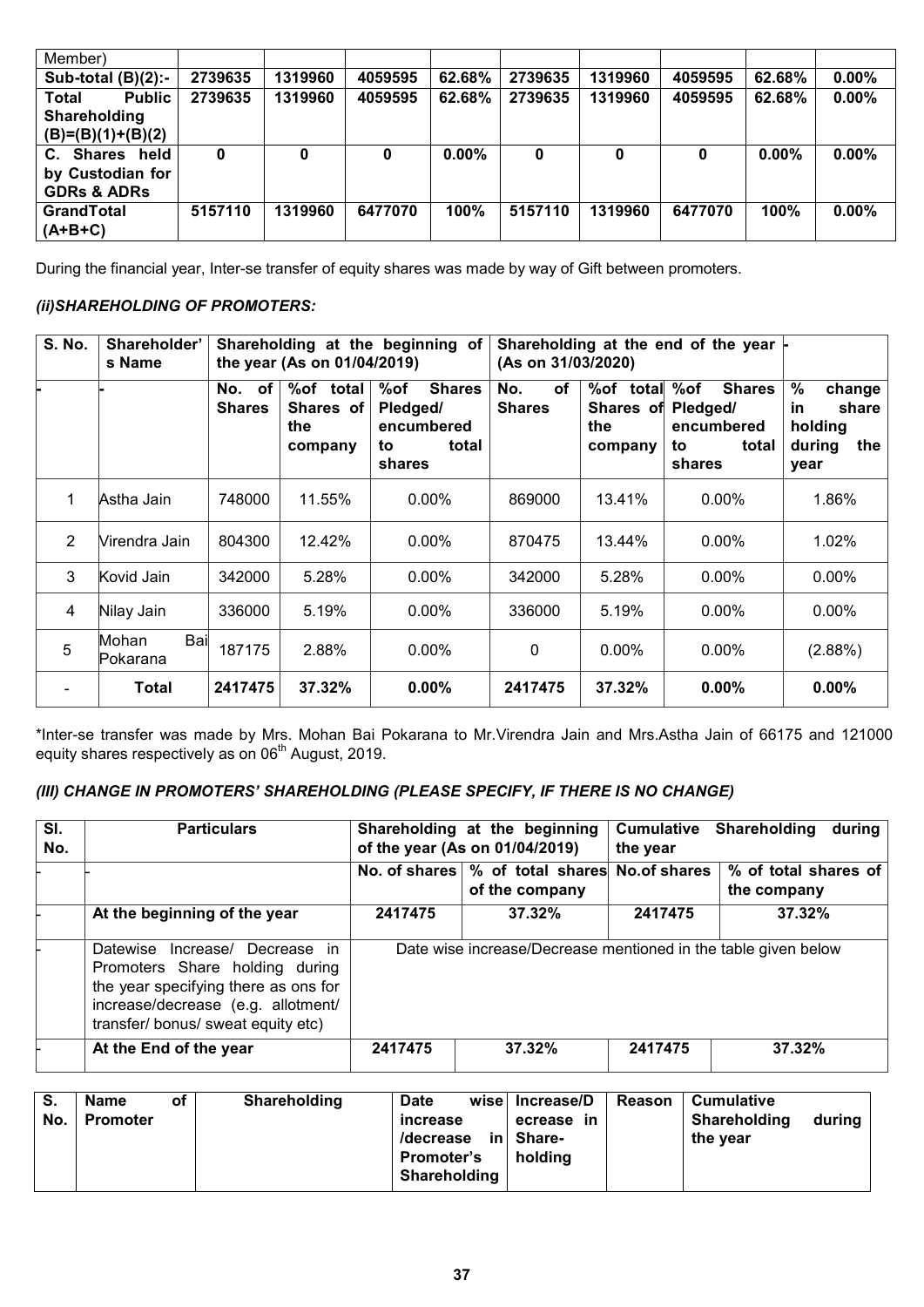|                |                                              | No. of Shares   %               | of                  | $\sim$         |                | $\blacksquare$       | No.<br>of l    | % of total     |
|----------------|----------------------------------------------|---------------------------------|---------------------|----------------|----------------|----------------------|----------------|----------------|
|                |                                              | at                              | the total           |                |                |                      | <b>Shares</b>  | share<br>0f    |
|                |                                              | beginning<br>/end of the of the | shares              |                |                |                      |                | the<br>company |
|                |                                              | year                            | company             |                |                |                      |                |                |
| 01             | Astha Jain                                   | 748000                          | 11.55%              |                | $\blacksquare$ | $\blacksquare$       | 748000         | 11.55%         |
| $\blacksquare$ |                                              |                                 | $\sim$              | 06.08.2019     | 121000         | Inter-se<br>Transfer | 869000         | 13.41%         |
| $\blacksquare$ | At the end of<br>the<br>year<br>(31.03.2020) | 869000                          | 13.41%              | $\mathcal{L}$  | $\sim$         | $\sim$               | 869000         | 13.41%         |
| 02             | Virendra Jain                                | 804300                          | 12.42%              |                | $\blacksquare$ | $\blacksquare$       | 804300         | 12.42%         |
| $\blacksquare$ |                                              |                                 | $\blacksquare$      | 06.08.2019     | 66175          | Inter-se<br>Transfer | 870475         | 13.44%         |
| $\blacksquare$ | At the end of<br>the<br>year<br>(31.03.2020) | 870475                          | 13.44%              | $\blacksquare$ | $\blacksquare$ | $\sim$               | 870475         | 13.44%         |
|                |                                              |                                 |                     |                |                |                      |                |                |
| 03             | Kovid Jain                                   | 342000                          | 5.28%               | $\blacksquare$ | $\blacksquare$ | $\blacksquare$       | 342000         | 5.28%          |
| $ \,$          | At the end of<br>the<br>year<br>(31.03.2020) | 342000                          | $\overline{5.28\%}$ | $\blacksquare$ | $\sim$         | $\blacksquare$       | 342000         | 5.28%          |
|                |                                              |                                 |                     |                |                |                      |                |                |
| 04             | Nilay Jain                                   | 336000                          | 5.19%               | $\blacksquare$ | $\equiv$       | $\equiv$             | 336000         | 5.19%          |
| $\blacksquare$ | At the end of<br>the<br>year<br>(31.03.2020) | 336000                          | 5.19%               |                |                | $\blacksquare$       | 336000         | 5.19%          |
|                |                                              |                                 |                     |                |                |                      |                |                |
| 05             | Mohan<br>Bai<br>Pokharna                     | 187175                          | 2.88%               | $\sim$         | $\sim$         | $\sim$               | 187175         | 2.88%          |
| $\sim$         | $\blacksquare$                               | $\blacksquare$                  | $\sim$              | 06.08.2019     | (187175)       | Inter-se<br>Transfer | $\overline{0}$ | 0.00%          |
| $\blacksquare$ | At the end of<br>the<br>year<br>(31.03.2020) | $\overline{0}$                  | 0.00%               |                | $\blacksquare$ |                      | $\overline{0}$ | 0.00%          |

# *(IV)SHAREHOLDING PATTERN OF TOP TEN SHAREHOLDERS*

(OTHERTHAN DIRECTORS, PROMOTERS AND HOLDERS OF GDRs AND ADRs):

| Sr.<br>No. | <b>Top Ten</b><br><b>Shareholders</b><br>Name | Shareholding                                                          |                                           | Date wise<br>increase/<br>decrease in<br>top ten<br>shareholde<br>r | <b>Increas</b><br>e/decre<br>ase in<br>share-<br>holding | Reason | <b>Cumulative</b><br>shareholding<br>during the year |                                          |
|------------|-----------------------------------------------|-----------------------------------------------------------------------|-------------------------------------------|---------------------------------------------------------------------|----------------------------------------------------------|--------|------------------------------------------------------|------------------------------------------|
|            |                                               | No. of<br><b>Shares at</b><br>the<br>beginning/<br>end of the<br>year | % of total<br>shares of<br>the<br>company |                                                                     |                                                          |        | No. of<br><b>Shares</b>                              | % of total<br>share of<br>the<br>company |
| 1          | Roshani Herbal<br>Private<br>Agro<br>Limited  | 880450                                                                | 13.59%                                    | 01.04.2019                                                          | No<br>Change                                             |        | 880450                                               | 13.59%                                   |
|            | At the end of<br>the<br>year<br>31.03.2020    | 880450                                                                | 13.59%                                    | ٠                                                                   |                                                          | ÷      | 880450                                               | 13.59%                                   |
|            |                                               |                                                                       |                                           |                                                                     |                                                          |        |                                                      |                                          |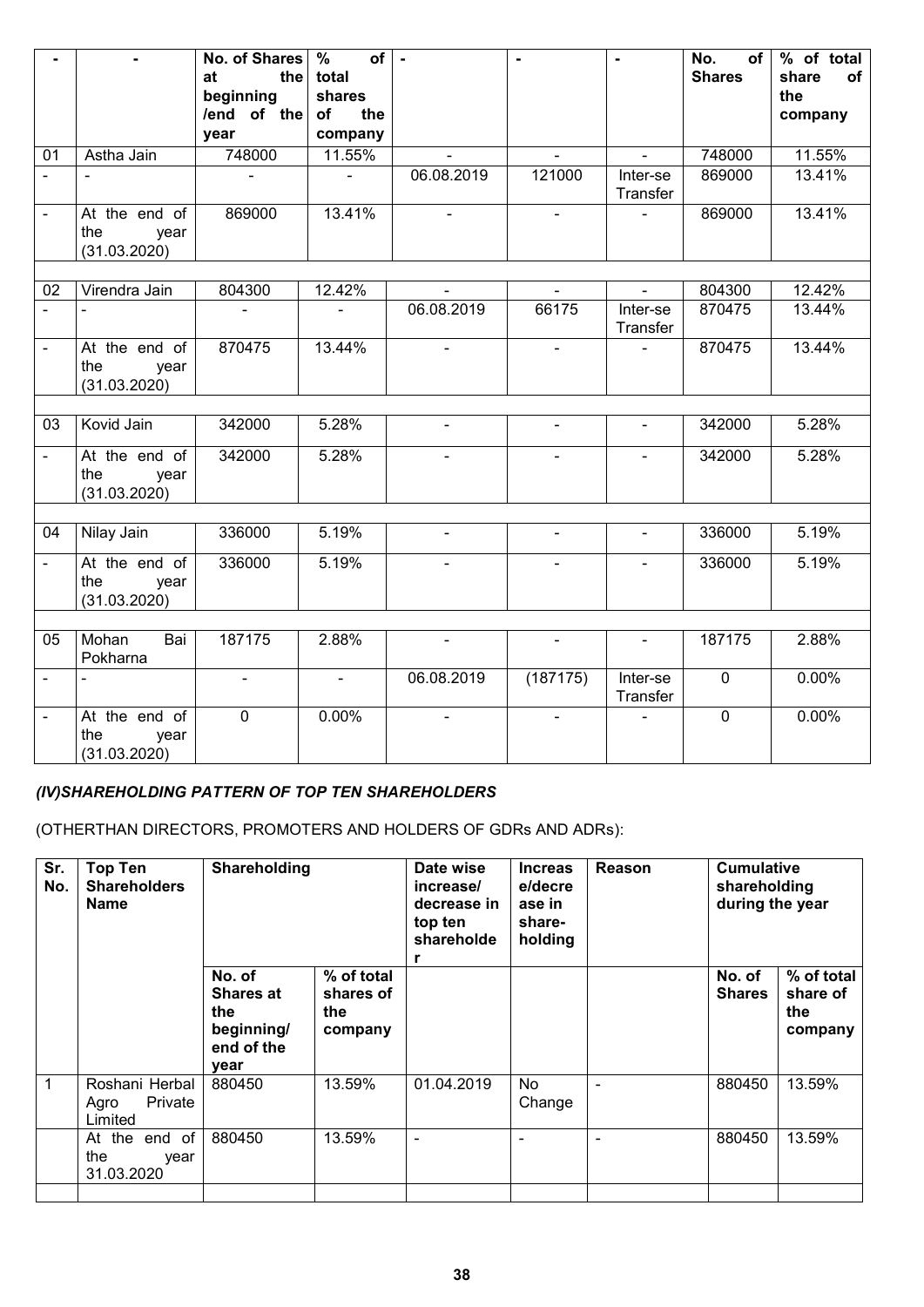| $\overline{2}$ | Aditya Fincom<br>Private Limited   | 394958         | 6.10%          | 01.04.2019               | No<br>Change   |                          | 394958           | 6.10%          |
|----------------|------------------------------------|----------------|----------------|--------------------------|----------------|--------------------------|------------------|----------------|
|                | At the end of                      | 394958         | 6.10%          | $\overline{\phantom{a}}$ |                | $\blacksquare$           | 394958           | 6.10%          |
|                | the year                           |                |                |                          |                |                          |                  |                |
|                | 31.03.2020                         |                |                |                          |                |                          |                  |                |
| 3              | Pratap Biotech                     | 346900         | 5.36%          | 01.04.2019               | <b>No</b>      | $\blacksquare$           | 346900           | 5.36%          |
|                | Pvt Ltd                            |                |                |                          | Change         |                          |                  |                |
|                | At the end of                      | 346900         | 5.36%          | $\Box$                   |                | $\blacksquare$           | 346900           | 5.36%          |
|                | the year                           |                |                |                          |                |                          |                  |                |
|                | 31.03.2020                         |                |                |                          |                |                          |                  |                |
| 4              | Bhikamchand                        | 130000         | 2.01%          | 01.04.2019               | <b>No</b>      | $\blacksquare$           | 130000           | 2.01%          |
|                | Rajesh HUF                         |                |                |                          | Change         |                          |                  |                |
|                | At the end of                      | 130000         | 2.01%          |                          |                |                          | 130000           | 2.01%          |
|                | the year                           |                |                |                          |                |                          |                  |                |
|                | 31.03.2020                         |                |                |                          |                |                          |                  |                |
| 5              | <b>Dinesh</b>                      | 233867         | 3.61%          | 01.04.2019               | $\blacksquare$ |                          | 233867           | 3.61%          |
|                | Pareekh                            |                |                | 14.06.2019               | (103233)       | Sale                     | 130634           | 2.02%          |
|                |                                    |                |                | 23.08.2019               | (100)          | Sale                     | 130534           | 2.02%          |
|                |                                    |                |                | 30.08.2019               | (10)           | Sale                     | 130524           | 2.02%          |
|                |                                    |                |                | 27.12.2019               | (950)          | Sale                     | 129574           | 2.00%          |
|                | At the end of                      | 129574         | 2.00%          | $\blacksquare$           |                | $\blacksquare$           | 129574           | 2.00%          |
|                | the year<br>31.03.2020             |                |                |                          |                |                          |                  |                |
|                |                                    |                |                |                          |                |                          |                  |                |
| 6              | Securocrop                         |                | $\blacksquare$ | 01.04.2019               |                |                          |                  |                |
|                | Securities India                   |                |                | 14.06.2019               | 103233         | Purchase                 | 103233           | 1.59%          |
|                | <b>Private Limited</b>             |                |                |                          |                | (Become Top              |                  |                |
|                |                                    |                |                |                          |                | 10 w.e.f.                |                  |                |
|                |                                    |                |                |                          |                | 14.06.2019)              |                  |                |
|                |                                    |                |                | 04.10.2019<br>08.11.2019 | (15)<br>15     | Sale<br>Purchase         | 103218<br>103233 | 1.59%<br>1.59% |
|                |                                    |                |                | 15.11.2019               | (112)          | Sale                     | 103121           | 1.59%          |
|                | At the end of                      | 103121         | 1.59%          | $\overline{a}$           | $\blacksquare$ | $\blacksquare$           | 103121           | 1.59%          |
|                | the year                           |                |                |                          |                |                          |                  |                |
|                | 31.03.2020                         |                |                |                          |                |                          |                  |                |
| $\overline{7}$ |                                    |                |                | 01.04.2019               |                |                          |                  |                |
|                | Ratnaprabha<br><b>Baban Mestry</b> | $\blacksquare$ | $\blacksquare$ |                          | $\blacksquare$ | $\blacksquare$           | $\blacksquare$   | $\blacksquare$ |
|                |                                    |                |                | 20.12.2019               | 57379          | Purchase                 | 57379            | 0.89%          |
|                |                                    |                |                |                          |                | (Become Top              |                  |                |
|                |                                    |                |                |                          |                | 10w.e.f.                 |                  |                |
|                |                                    |                |                |                          |                | 20.12.2019)              |                  |                |
|                | At the end of<br>the year          | 57379          | 0.89%          | $\overline{\phantom{a}}$ | $\blacksquare$ |                          | 57379            | 0.89%          |
|                | 31.03.2020                         |                |                |                          |                |                          |                  |                |
|                |                                    |                |                |                          |                |                          |                  |                |
| 8              | Mithani                            | 50527          | 0.78%          | 01.04.2019               | <b>No</b>      | $\overline{\phantom{a}}$ | 50527            | 0.78%          |
|                | <b>Investment And</b>              |                |                |                          | Change         |                          |                  |                |
|                | <b>Trading Pvt Ltd</b>             |                |                |                          |                |                          |                  |                |
|                | At the end of<br>the year          | 50527          | 0.78%          | $\blacksquare$           | $\blacksquare$ | $\frac{1}{2}$            | 50527            | 0.78%          |
|                | 31.03.2020                         |                |                |                          |                |                          |                  |                |
|                |                                    |                |                |                          |                |                          |                  |                |
| 9              | Sumitkumar                         | 50000          | 0.77%          | 01.04.2019               | <b>No</b>      | $\blacksquare$           | 50000            | 0.77%          |
|                | Ramesh Gupta                       |                |                |                          | Change         |                          |                  |                |
|                | At the end of                      | 50000          | 0.77%          | $\blacksquare$           | $\overline{a}$ | $\overline{\phantom{0}}$ | 50000            | 0.77%          |
|                | the year<br>31.03.2020             |                |                |                          |                |                          |                  |                |
|                |                                    |                |                |                          |                |                          |                  |                |
| 10             | Chandrakala                        | 20900          | 0.32%          | 01.04.2019               | No             | $\blacksquare$           | 20900            | 0.32%          |
|                |                                    |                |                |                          |                |                          |                  |                |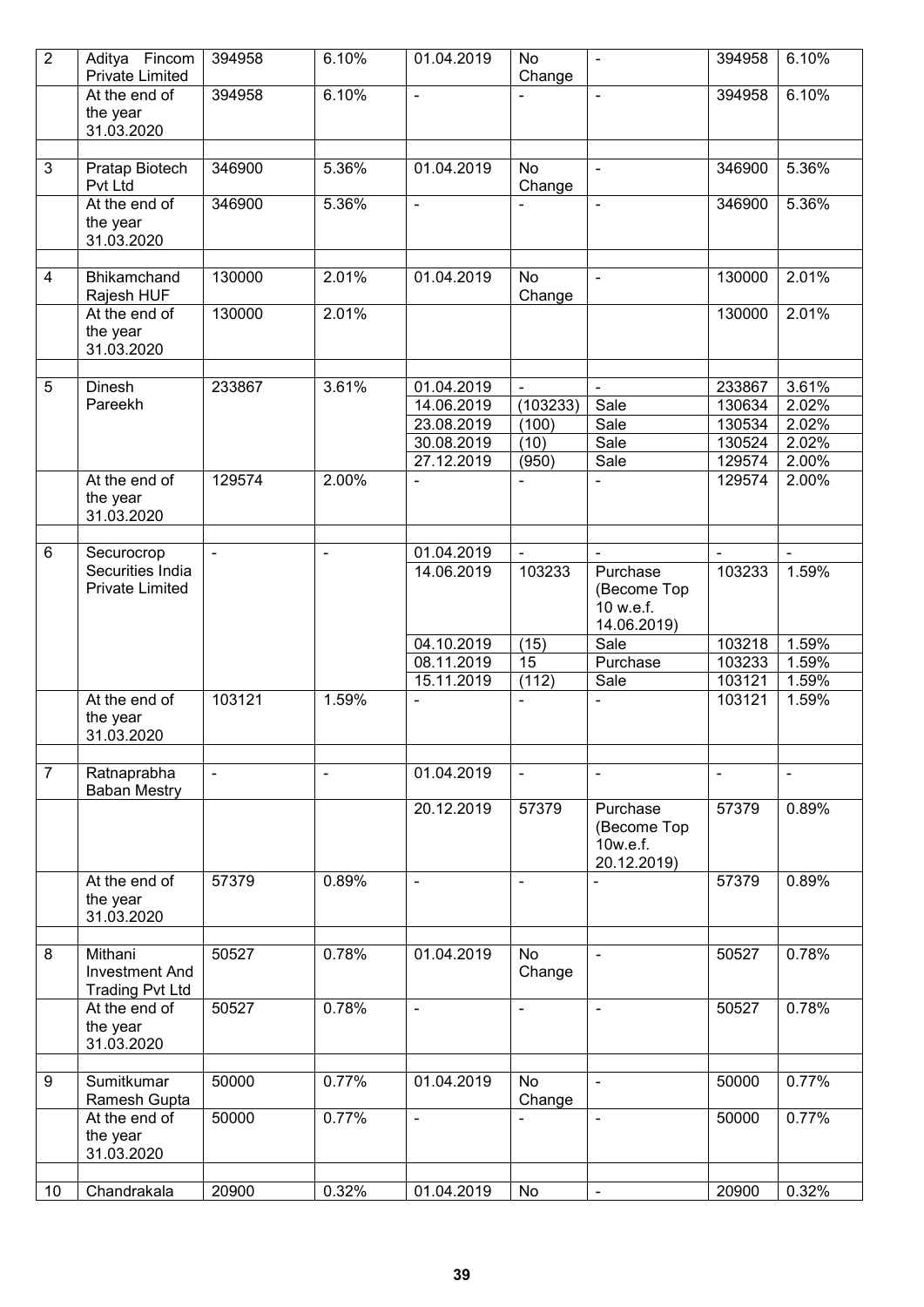| Kothari       |       |          |                          | Change |       |       |
|---------------|-------|----------|--------------------------|--------|-------|-------|
| At the end of | 20900 | $J.32\%$ | $\overline{\phantom{0}}$ | -      | 20900 | 0.32% |
| the year      |       |          |                          |        |       |       |
| 31.03.2020    |       |          |                          |        |       |       |

**Note**:-The above information is based on the weekly beneficiary position received from Depositories. As it is not feasible to provide daily changes in shareholding, consolidated changes on weekly basis during the financial year 2019-20 has been provided.

## *(V)SHAREHOLDING OF DIRECTORS AND KEY MANAGERIAL PERSONNEL:*

| S.<br>No. |                                                                                                                                                                                                            | Shareholding at the beginning of<br>the year 01/04/2019             |                                     | Cumulative Shareholding during the<br>year |                                     |  |
|-----------|------------------------------------------------------------------------------------------------------------------------------------------------------------------------------------------------------------|---------------------------------------------------------------------|-------------------------------------|--------------------------------------------|-------------------------------------|--|
| 01        | <b>Virendra Jain (Managing Director)</b>                                                                                                                                                                   | No. of shares                                                       | % of total shares<br>of the company | No. of shares                              | % of total shares of<br>the company |  |
|           | At the beginning of the year                                                                                                                                                                               | 804300                                                              | 12.42%                              | 804300                                     | 12.42%                              |  |
|           | Datewise<br><i>in</i><br>Increase/<br>Decrease<br>Share holding during<br>the year<br>specifying there<br>for<br>as<br>ons<br>increase/decrease (e.g.<br>allotment/<br>transfer/ bonus/ sweat equity etc): | 66175<br>(06.08.2019<br>linter-se transfer<br>between<br>promoters) | 1.02%                               | 870475                                     | 13.44%                              |  |
|           | At the End of the year $(31/03/2020)$                                                                                                                                                                      | 870475                                                              | 13.44%                              | 870475                                     | 13.44%                              |  |

\*Inter-se Transfer of 66175 Equity Shares was made by Mrs. Mohan Bai Pokarana to Mr.Virendra Jain.

| S.<br>No. |                                                                                                                                                                                                      | the year 01/04/2019                                                 | Shareholding at the beginning of    | Cumulative Shareholding during the<br>year |                                     |  |
|-----------|------------------------------------------------------------------------------------------------------------------------------------------------------------------------------------------------------|---------------------------------------------------------------------|-------------------------------------|--------------------------------------------|-------------------------------------|--|
| 02        | Astha<br>(Non<br>Jain<br>Director)                                                                                                                                                                   | Executive   No. of shares                                           | % of total shares<br>of the company | No. of shares                              | % of total shares of<br>the company |  |
|           | At the beginning of the year                                                                                                                                                                         | 748000                                                              | 11.55%                              | 748000                                     | 11.55%                              |  |
|           | Datewise<br>Increase/<br>Decrease<br>in.<br>Share holding during<br>the year<br>specifying there<br>for<br>as<br>ons<br>increase/decrease (e.g.<br>allotment/<br>transfer/ bonus/ sweat equity etc): | 121000<br>(06.08.2019<br>inter-se transfer<br>between<br>promoters) | 1.87%                               | 869000                                     | 13.41%                              |  |
|           | At the End of the year $(31/03/2020)$                                                                                                                                                                | 869000                                                              | 13.41%                              | 869000                                     | 13.41%                              |  |

\*Inter-se Transfer of 121000 Equity Shares was made by Mrs. Mohan Bai Pokarana to Mrs. Astha Jain.

| $\overline{\mathsf{s}}$ .<br>No. |                                                                                                                                                                                      | the year 01/04/2019 | Shareholding at the beginning of    | Cumulative Shareholding during the<br>year |                                     |
|----------------------------------|--------------------------------------------------------------------------------------------------------------------------------------------------------------------------------------|---------------------|-------------------------------------|--------------------------------------------|-------------------------------------|
| $\overline{03}$                  | *Deepak Kothari (Independent<br>Director)                                                                                                                                            | No. of shares       | % of total shares<br>of the company | No. of shares                              | % of total shares of<br>the company |
|                                  | At the beginning of the year                                                                                                                                                         | 0                   | $0.00 \%$                           |                                            | $0.00 \%$                           |
|                                  | in<br>Datewise<br>Increase/ Decrease<br>Share holding during the year<br>specifying there as ons<br>for<br>increase/decrease (e.g. allotment/<br>transfer/ bonus/ sweat equity etc): | 0                   | $0.00\%$                            |                                            | $0.00\%$                            |
|                                  | At the End of the year (31/03/2020)                                                                                                                                                  | 0                   | 0.00%                               |                                            | $0.00 \%$                           |

\*Mr. Deepak Kothari was appointed as Additional as well as Independent Director of the Company w.e.f. 13<sup>th</sup> August, 2019.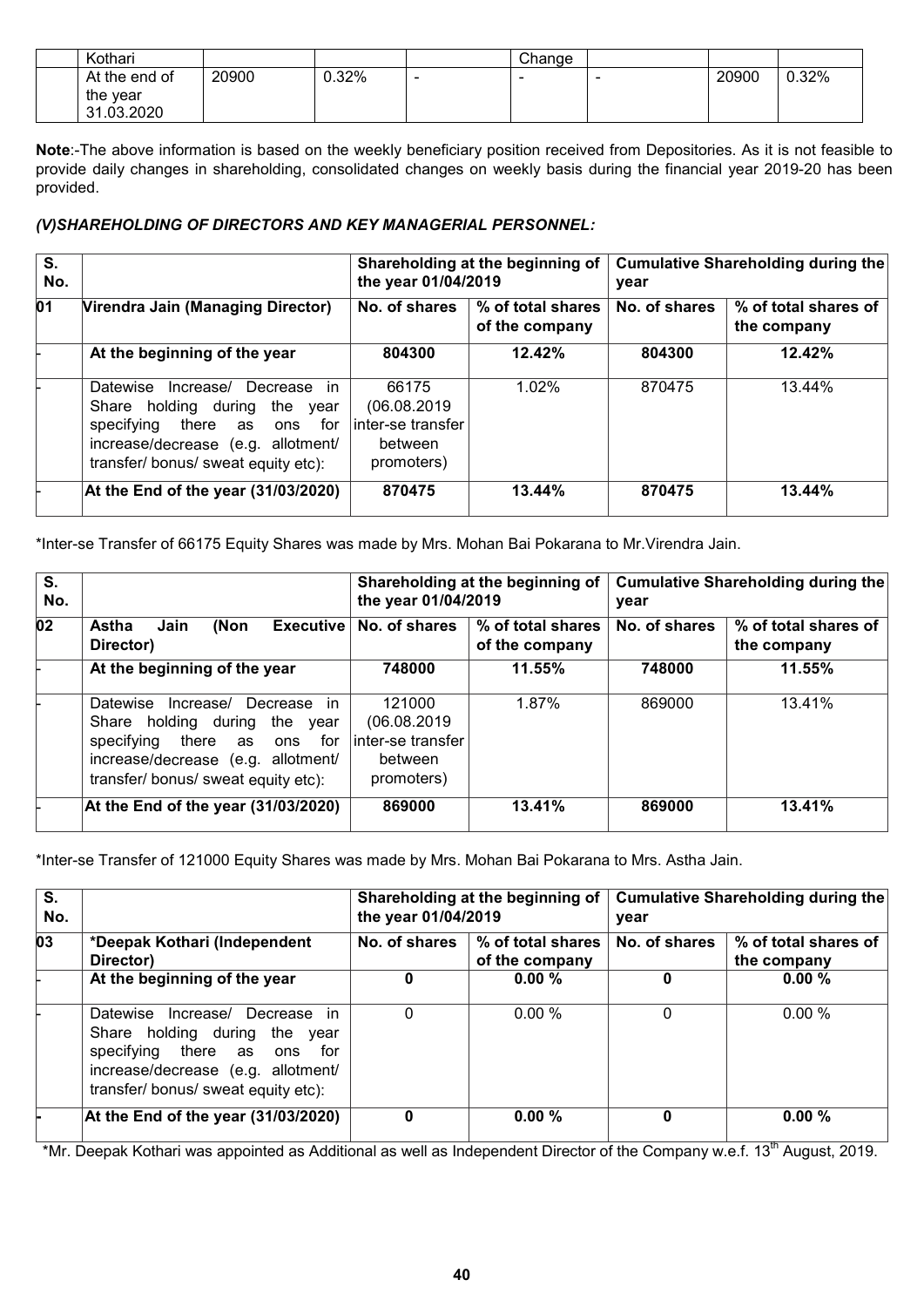| S.<br>No. |                                                                                                                                                                                               | Shareholding at the beginning of<br>the year 01/04/2019 |                                     | Cumulative Shareholding during the<br>year |                                     |  |
|-----------|-----------------------------------------------------------------------------------------------------------------------------------------------------------------------------------------------|---------------------------------------------------------|-------------------------------------|--------------------------------------------|-------------------------------------|--|
| 04        | Joshi<br><b>Suresh</b><br>Director)                                                                                                                                                           | (Independent $\vert$ No. of shares                      | % of total shares<br>of the company | No. of shares                              | % of total shares of<br>the company |  |
|           | At the beginning of the year                                                                                                                                                                  | 0                                                       | $0.00 \%$                           | 0                                          | $0.00 \%$                           |  |
|           | in<br>Increase/<br>Datewise<br>Decrease<br>Share holding during<br>the<br>vear<br>specifying there as ons<br>for<br>increase/decrease (e.g. allotment/<br>transfer/ bonus/ sweat equity etc): | $\Omega$                                                | $0.00\%$                            | $\Omega$                                   | $0.00\%$                            |  |
|           | At the End of the year (31/03/2020)                                                                                                                                                           | 0                                                       | 0.00%                               |                                            | 0.00%                               |  |

| S.<br>No. |                                                                                                                                                                                       | Shareholding at the beginning of<br>the year 01/04/2019 |                                     | Cumulative Shareholding during the<br>year |                                     |  |
|-----------|---------------------------------------------------------------------------------------------------------------------------------------------------------------------------------------|---------------------------------------------------------|-------------------------------------|--------------------------------------------|-------------------------------------|--|
| 05        | *Aditi Pandya (Company<br>Secretary)                                                                                                                                                  | No. of shares                                           | % of total shares<br>of the company | No. of shares                              | % of total shares of<br>the company |  |
|           | At the beginning of the year                                                                                                                                                          | 0                                                       | 0.00%                               | 0                                          | 0.00%                               |  |
|           | Datewise<br>Increase/ Decrease<br>in.<br>Share holding during the year<br>specifying there as ons<br>for<br>increase/decrease (e.g. allotment/<br>transfer/ bonus/ sweat equity etc): | $\Omega$                                                | 0.00%                               | 0                                          | $0.00\%$                            |  |
|           | At the End of the year (31/03/2020)                                                                                                                                                   | 0                                                       | $0.00 \%$                           | 0                                          | 0.00%                               |  |

\*Ms. Aditi Pandya was appointed as Company Secretary of the Company w.e.f. 05<sup>th</sup> March, 2020.

| S.<br>No. |                                                                                                                                                                                         | Shareholding at the beginning of<br>the year 01/04/2019 |                                     | Cumulative Shareholding during the<br>year |                                     |
|-----------|-----------------------------------------------------------------------------------------------------------------------------------------------------------------------------------------|---------------------------------------------------------|-------------------------------------|--------------------------------------------|-------------------------------------|
| 06        | (Chief<br>Sanjay<br><b>Patil</b><br>Officer)                                                                                                                                            | Financial   No. of shares                               | % of total shares<br>of the company | No. of shares                              | % of total shares of<br>the company |
|           | At the beginning of the year                                                                                                                                                            | 0                                                       | $0.00 \%$                           | 0                                          | 0.00%                               |
|           | Decrease in<br>Datewise<br>Increase/<br>Share holding during the year<br>specifying there as<br>for<br>ons<br>increase/decrease (e.g. allotment/<br>transfer/ bonus/ sweat equity etc): | $\Omega$                                                | $0.00\%$                            | 0                                          | $0.00\%$                            |
|           | At the End of the year $(31/03/2020)$                                                                                                                                                   | 0                                                       | 0.00%                               | 0                                          | $0.00 \%$                           |

# **V.INDEBTEDNESS**

# **Indebtedness of the Company including interest outstanding/accrued but not due for payment**

|                                         |                                            |                           |                 | (Amount in Rs.)                     |
|-----------------------------------------|--------------------------------------------|---------------------------|-----------------|-------------------------------------|
| Indebtedness                            | <b>Secured Loans</b><br>excluding deposits | <b>Unsecured</b><br>Loans | <b>Deposits</b> | <b>Total</b><br><b>Indebtedness</b> |
| beginning of the<br>Indebtedness at the |                                            |                           |                 |                                     |
| financial year                          |                                            |                           |                 |                                     |
| i) Principal Amount                     | 212666207                                  | 65168227                  | 0.00            | 277834434                           |
| ii) Interest due but not paid           | 0.00                                       | 0.00                      | 0.00            | 0.00                                |
| iii) Interest accrued but not due       | 1405426                                    | 0.00                      | 0.00            | 1405426                             |
| Total (i+ii+iii)                        | 214071633                                  | 65168227                  | 0.00            | 279239860                           |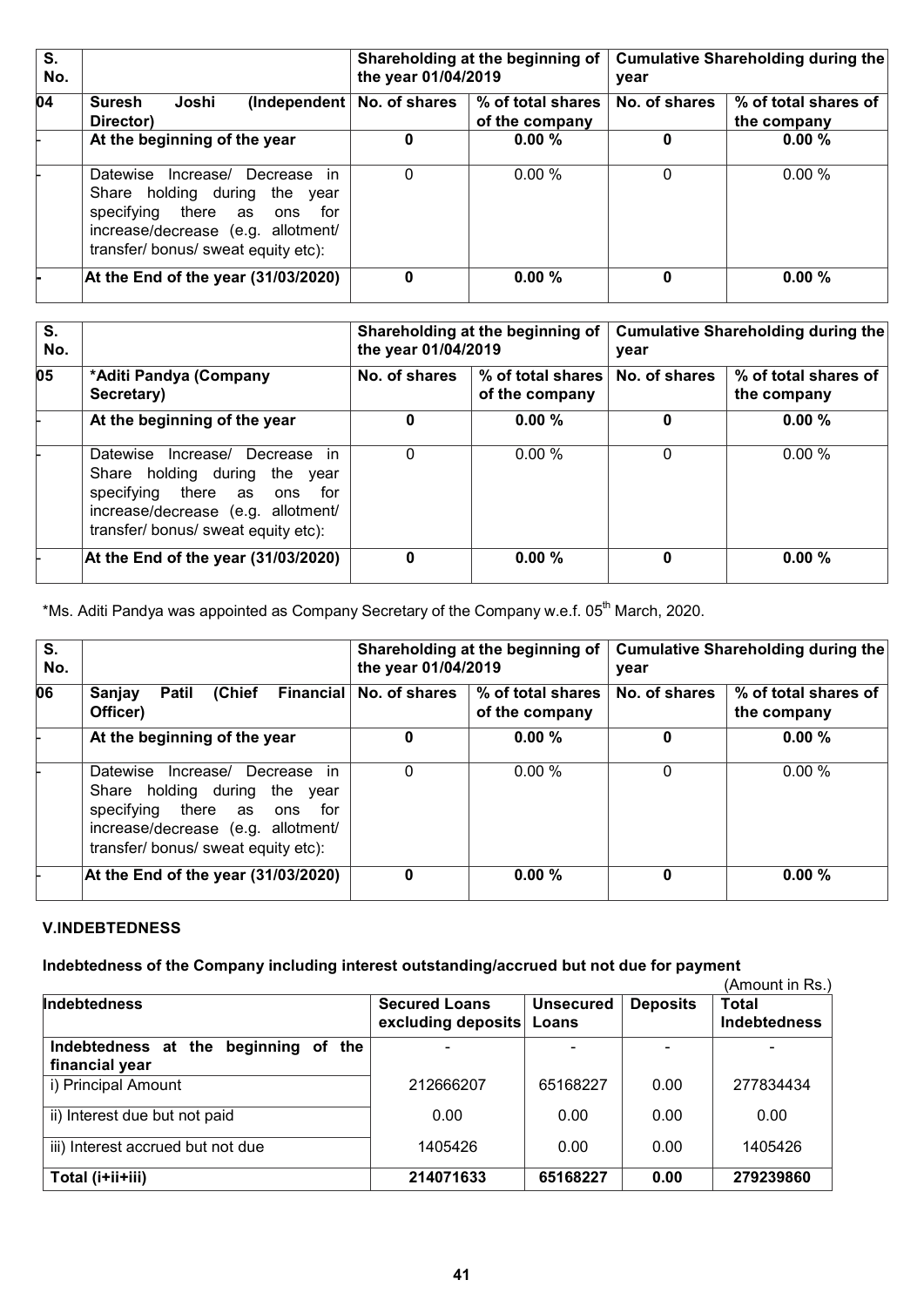| <b>Indebtedness</b><br>Change<br>in<br>during<br>the<br>financial year |             |          |      |            |
|------------------------------------------------------------------------|-------------|----------|------|------------|
| Addition                                                               | 20536754    | 17960409 | 0.00 | 38497163   |
| Reduction                                                              | 120814733   | 14438951 | 0.00 | 135253685  |
| <b>Net Change</b>                                                      | (100277979) | 3521458  | 0.00 | (96756522) |
| Indebtedness at the end of the financial                               |             |          |      |            |
| year                                                                   |             |          |      |            |
| i) Principal Amount                                                    | 112388228   | 68689685 | 0.00 | 181077913  |
| ii) Interest due but not paid                                          | 0.00        | 0.00     | 0.00 | 0.00       |
| iii) Interest accrued but not due                                      | 1600349     | 0.00     | 0.00 | 1600349    |
| Total(i+ii+iii)                                                        | 113988577   | 68689685 | 0.00 | 182678262  |

## **VI. REMUNERATION OF DIRECTORS AND KEY MANAGERIAL PERSONNEL**

### *A. Remuneration to Managing Director, Whole-time Directors and/or Manager:*

|     |                                                                                        |                                               | (Amount in Rs.) |
|-----|----------------------------------------------------------------------------------------|-----------------------------------------------|-----------------|
| S.  | <b>Particulars of Remuneration</b>                                                     | Name of MD/WTD/ Manager                       | <b>Total</b>    |
| No. |                                                                                        |                                               | Amount (Rs.)    |
|     | $\blacksquare$                                                                         | Mr. Virendra Jain<br>(Managing Director)      |                 |
|     |                                                                                        |                                               |                 |
| 1.  | <b>Gross Salary</b>                                                                    |                                               |                 |
|     | (a) Salary as per provisions contained in section 17(1)<br>of the Income-tax Act, 1961 | $9,00,000/-$                                  | $9,00,000/-$    |
|     | (b) Value of perquisites u/s 17(2) Income-tax Act, 1961                                |                                               |                 |
|     | (c) Profits in lieu of salary under section 17(3) Income-                              |                                               |                 |
|     | tax Act, 1961                                                                          |                                               |                 |
| 2.  | <b>Stock Option</b>                                                                    |                                               |                 |
|     |                                                                                        |                                               |                 |
| 3.  | <b>Sweat Equity</b>                                                                    |                                               |                 |
| 4.  | <b>Commission</b>                                                                      |                                               |                 |
|     | - as% of profit                                                                        |                                               |                 |
|     | - others, specify                                                                      |                                               |                 |
| 5.  | Others, please specify                                                                 |                                               |                 |
|     | Total (A)                                                                              | $9,00,000/-$                                  | $9,00,000/-$    |
|     | Ceiling as per the Act                                                                 | Remuneration paid within the ceiling limit as |                 |
|     |                                                                                        | prescribed in Companies Act, 2013 read with   |                 |
|     |                                                                                        | Schedule V                                    |                 |

# *B.REMUNERATION TO OTHER DIRECTORS:*

|        |                                                                              |                           |                        |                        | (Amount in Rs.) |
|--------|------------------------------------------------------------------------------|---------------------------|------------------------|------------------------|-----------------|
| S. no. | <b>Particulars of Remuneration</b>                                           | <b>Name of Directors</b>  | Total<br><b>Amount</b> |                        |                 |
|        |                                                                              | Sanjali<br>Shrimati Jain* | Deepak<br>Kothari**    | <b>Suresh</b><br>Joshi |                 |
| 1.     | <b>Independent Directors</b><br>· Fee for attending board committee meetings |                           |                        |                        |                 |
|        | Commission<br>Others, please specify                                         |                           |                        |                        |                 |
|        | Total (1)                                                                    |                           |                        |                        |                 |